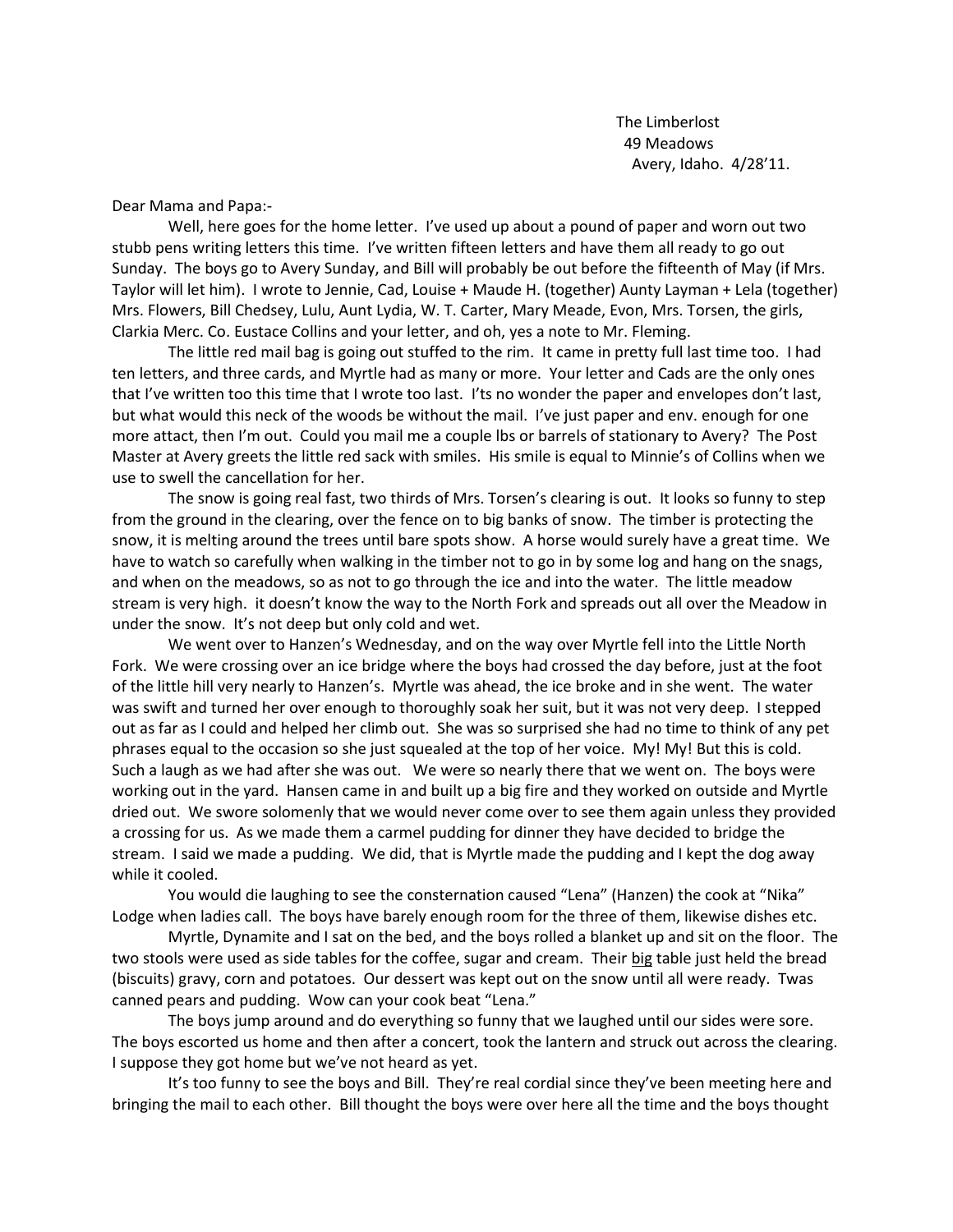Bill was over here all the time just because they always found each other here. I don't know why but they all, always manage to get here the same day. We took our calender while they were here last, (We write the daily doings on it) and counted up the times they had been here together. The boys have made six calls and Bill five. We had the laugh on them. Say, the boys contributed an oatmeal sack full of beans, a pound of coffee and about three pounds of nails to the cause and refuse to be payed. We got two sacks of Farina from them. The last time we were over they gave us some dried pears and a lot of empty tin cans. What'cha know about that.

I'm sorry I can't write any thing else but "The boys" and "Bill" and "snow" but they're every thing.

We had a dandy Easter dinner over to Mrs. Taylor's. They had a big fat hen and rhubarb pie. We ate so much we could only make a mile an hour on our way home. We always come home the same day. Think of walking seven miles to have a good Easter dinner. We had a fine time. Every one had so much news to tell.

We had two Easter Sundays. One came on Wednesday. Dynamite wanted us to have a celebration with the boys so he went out to Clarkia and brought in some oranges, nuts, butter and three dozen eggs. We had bacon, gravy, potatoes, eggs boiled soft and hard eggs cold and eggs hot eggs flipped and eggs flopped, and topped it all off with a fruit salad made of jello, oranges, nuts and a few raisins. My but we are good cooks!

I baked bread last week. It was a great success. I'm sure even you would have deemed it so. Myrtle is baking today. If having bread all over the house on all the stools chairs and shelves likewise her apron and eye brows is any criterion, she's going to have a great baking.

Mr. Fleming sent us by Bill five of the loveliest great big mountain trout. Oh! but they were good! We rolled them in meal before frying and they did look so pretty. I hope papa wrote to the gentleman and thanked him for seeing us through safely and for his kindness to us. He surely deserves the courtesy. He has left Avery but his mail will be forwarded. Mr. A. S. Fleming, Avery, Ida.

My new cabin looks real homey and comfy now. I've everything moved over and in place. Bill made me a bed, a mouse proof cupboard, two shelves and cut some wood for the trifling sum of thirty dollars. The bed and all I felt as if I could not do without. It was very hard to get material to work with and took a great deal of time to do so. We stayed all night Thursday of last week. We expected to stay two or three days there this week but wanted to get our letters off first so will do time while the boys are out for the mail.

The snow is all off the roof. It slid off about eight oclock the night we were there and made us open our eyes somewhat. We were expecting it though and so were not frightened. May's fence is demanding recognization. The tops of the posts are out, or were when we were there. Bill says the snow is going very fast in the valley and that a man could work at my place by the time he could get in here. I doubt one man being able to do the work. I want it over as soon as possible, and if two are better send two. Have you heard from Coeur d'Alene yet? There will need to be a woodshed, a small cellar a toilet, fencing clearing and fixing the barn, possibly some little jobs about the cabin and bridging the swale.

I doubt us having provisions enough to divide and do the work before the horses can come in. If we could get the horses part way we could possibly get enough packed from there in. We are more nearly out of meat, coffee lard and meals. Will send a list of what we have on hand. Tell Mrs. D if she stocks up to include enough for me too.

We're anxiously waiting the report on the condition of the trail. The boys will write to Mrs. Dand tell her how it is. How I do wish Cad could come in when Mrs. D. comes, especially if you send a man in. I'll hate to go over to the cabin alone to cook for him or them, and Mrs. D. will want Myrtle with her. Can't you persuade Caroline to come then. If she couldn't stay all summer perhaps the little girls could take a trip. I could meet them at Clarkia after you get back, eh?